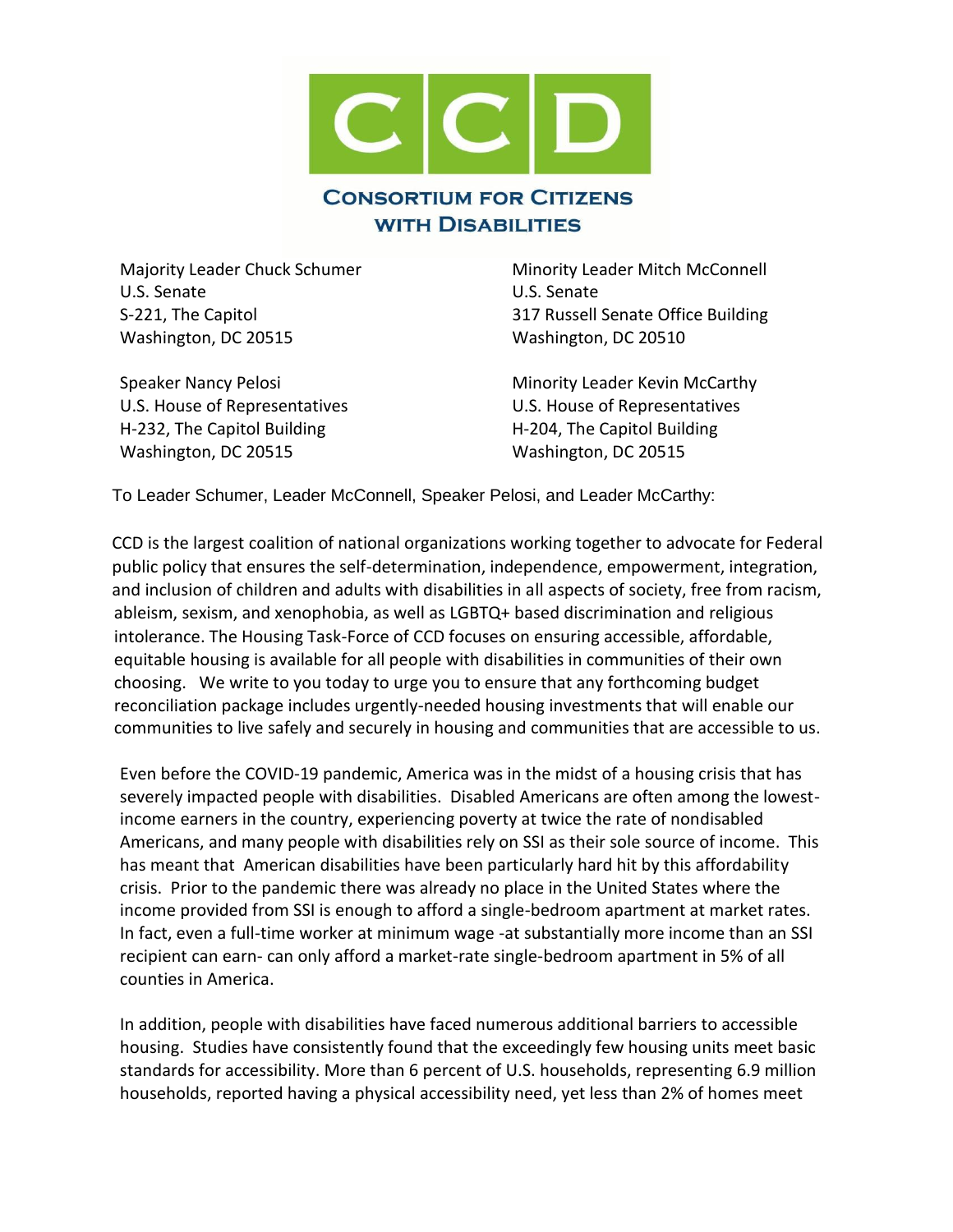

conventional standards for physical accessibility, with few existing homes planning to make necessary accessibility modifications in the near future. Limited accessibility severely restricts the ability of disabled people to make effective housing choices and to participate fully in our communities. Single family homes, which predominate rental markets, are particularly unlikely to have even minimal accessibility features, often excluding people with disabilities from entire neighborhoods and communities. Addressing the accessibility needs of disabled people requires both new construction that puts priority on the creation of accessible units, and investment in rehabilitation and preservation that includes accessibility retrofits.

As a result of these crises, people with disabilities remain at outsized risk of homelessness and housing insecurity. Seven million renters with disabilities are moderately or severely cost-burdened, meaning they pay at more than 30% of their income on housing. For many disabled renters, these burdens can be particularly costly, due to additional medical and services expenses, and limited ability to earn or save without threatening essential supports and benefits. These cost burdens, in addition to widespread housing discrimination and lack of accessible units, leaves renters with disabilities at much greater risk of facing eviction and homelessness. These burdens fall especially hard on women with disabilities and people of color with disabilities, with disabled women of color facing by far the greatest risk of homelessness.

The affordable housing investments already passed by the House are a critical first step to addressing the long-neglected housing needs of our communities. As you consider steps forward for an economic recovery package, we encourage you to ensure that any forthcoming bill includes the priorities that were included in that package, including:

- Lowering the private activity bond cap from 50% to 25% for the Low-Income Housing Tax Credit (Housing Credit).
- Increase Housing Credit allocations by 50 percent over current levels to help meet the vast and growing need for affordable housing.
- Enable the Housing Credit to better serve hard-to-reach communities including rural, Native American, high-poverty, and high-cost communities, as well as extremely lowincome and formerly homeless tenants.
- \$25 billion to expand Housing Choice Rental Assistance vouchers to an additional 300,000 households.
- \$65 billion to preserve the nation's deteriorating public housing infrastructure.
- \$15 billion for the national Housing Trust Fund to build and preserve over 150,000